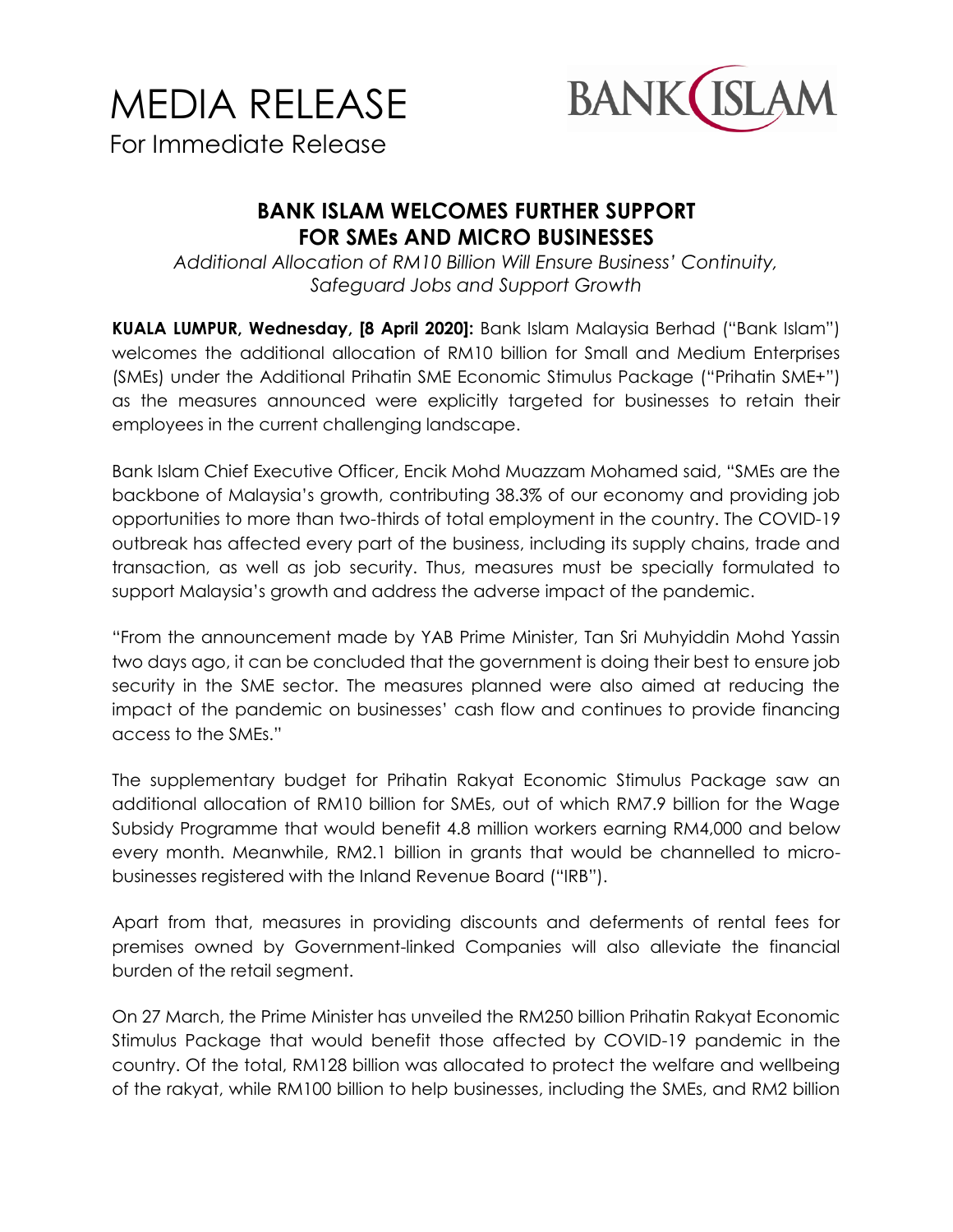to strengthen the economy. The whole stimulus package was a continuation from the RM20 billion fiscal stimulus which was made public on 27 February 2020.

"What matters now is to ensure all the financial assistance will reach its targeted group promptly. It is also hoped that the latest fiscal stimulus measures would incentivize micro and SME businesses to register their venture with the relevant authorities such as the Companies Commission of Malaysia ("SSM"), IRB and Social Security Organisation ("SOCSO"). This will make their businesses legitimate and improve their chances of getting access to financing or financial and technical assistance in the future," said Encik Mohd Muazzam.

The latest measures announced by the Government bode well with the Bank's Value-Based Intermediation ("VBI") priorities that see Bank Islam continues to emphasize helping its customers and business partners to withstand the economic impact and challenges in ensuring the wellbeing and wealth of the nation.

Bank Islam is executing measures as advocated by Bank Negara Malaysia (BNM), which include automatic deferment of all financing repayments for individuals and SME customers for six months. The Bank is also implementing SME Special Relief Facility ("SSRF") to help alleviate the short-term cash flow predicament faced by SME business owners, as well as offering SME i-Gain. This transactional current investment account provides up to 2% return for SME customers. The facility is made available until June 2020.

The Bank is currently refining the details on iTEKAD programme that focuses on supporting sustainable income generation and enhancing financial resilience of asnaf and B40 owned micro-enterprises. Bank Islam became the first Islamic bank to participate in the programme. Through its social financing platform, Sadaqa House, will utilise Zakat, Sadaqah and Waqf contributions to create a micro-financing package for potential recipients. The first phase implementation of the programme is expected to start in May 2020, with a target to benefit 100 recipients. It will also involve collaboration between Majlis Agama Islam Wilayah Persekutuan ("MAIWP") and SME Corporation Malaysia ("SME Corp") to provide structured entrepreneurship and financial management training for each recipient.

The initiatives are to bridge the sustenance of Real Economy, by preserving employment and ensuring continued economic activities during this period of uncertainty.

Encik Mohd Muazzam added, "It is the imperative that all measures are implemented efficiently as physical mobility is kept minimum during the Movement Control Order ("MCO"). Therefore, we would like to encourage the utilisation of banking and financial technology such as mobile banking, internet banking and e-wallets as it will reduce the need to travel among the rightful recipients of the aids."